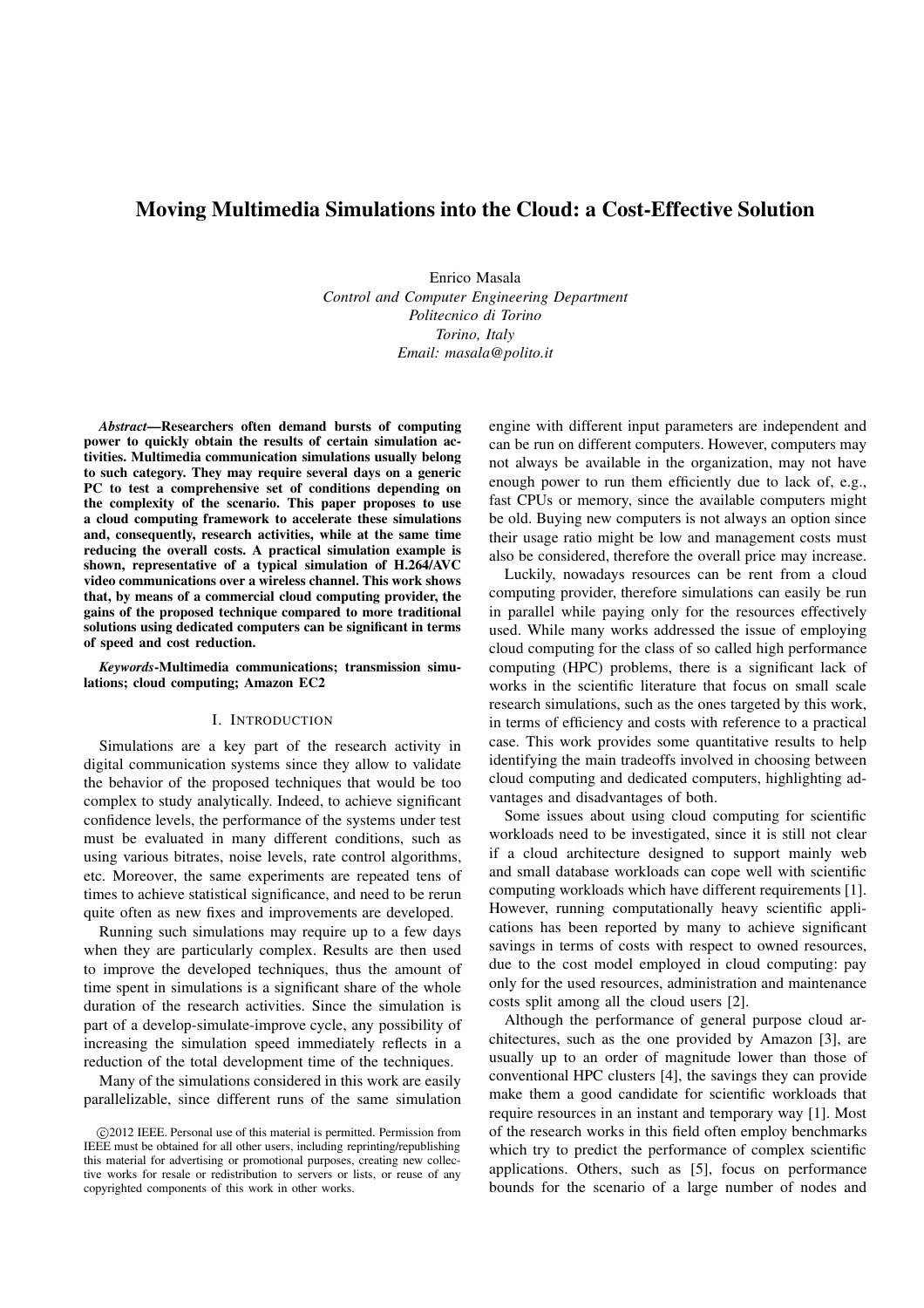high parallel tasks competing for CPU and communication resources.

The types of simulation addressed in this work, instead, involve a limited number of nodes and very few interactions between them. In one sentence, they could be defined as too large to run on just a few PCs in a reasonable time, and too small to sustain the investments in dedicated computers necessary to achieve a significant speedup. This paper tries to quantify, with an actual simulation example, the economic advantages and drawbacks of moving into the cloud the typical simulations carried out in a small multimedia communications research lab.

Some works focused on the execution performance of typical scientific workloads using a cloud computing solution comparing it to traditional approaches based, e.g., on workstations, clusters, or HPC shared resources, as in [6], which particularly focus on predicting the performance with good accuracy. However, the work do not present comparisons in terms of economic costs. The issue of porting a scientific tasks typically run on a cluster to the cloud architecture is considered in [7], which first develop a method to recreate the cluster in the Amazon infrastructure through EC2 instances, then focus in particular on how the storage subsystem influences the performance. Economic costs are investigated in details for the cloud solution, however no comparisons with the cluster architecture are shown.

To the best of our knowledge, no works focused on the potential gains, especially in economic terms and improved development time, that can be achieved on the relatively small size simulations addressed here. Although this may seem a quite specific scenario, it is representative of a large number of situations since many multimedia communications researchers need to perform simulations of the size considered here. Note also that the constant increase of multimedia quality (e.g., in terms of video resolution and bandwidth) makes the computational requirements of the simulations constantly growing, hence it is definitely interesting to find cost effective solutions to run them.

This work presents both an architecture to run such types of simulation in the cloud and an investigation of the tradeoffs involved in moving the simulations into the cloud, with reference to an actual simulation example of H.264/AVC video transmissions on a packet lossy network. Prices set by a commercial cloud provider are also considered to assess, in practical terms, the costs of such a solution.

This paper is organized as follows. Section II describes the typical simulations characteristics in multimedia communication research and discuss their suitability for the cloud. Section III describes an architecture to efficiently run such types of simulations in the cloud. In Section IV, the offer of the Amazon cloud computing platform, employed in this work, is discussed in terms of cost effectiveness. Section V provides details about the simulation example used in this work, followed by Section VI which contains a comparison of the performance that can be achieved using either the cloud or dedicated computers. Conclusions are drawn in Section VII.

## II. MULTIMEDIA SIMULATION CHARACTERISTICS

Typically, the results of simulations of multimedia communication systems are averaged over a number of different random channel realizations to achieve statistically significant results. Therefore, such runs, which differ only for the initial random seed, are easily parallelizable. Moreover, several values of the key parameters of the models used in the simulations must be tested in order to get a comprehensive view of the performance of the system under test as a function of various signal characteristics and channel or network conditions. Finally, different test signals, i.e., video sequences, are generally used to ensure that good performance is maintained across a wide range of input signals. Other typical simulation activities include heavy precomputation tasks on pre-processed and encoded multimedia. In this case, information is computed and later used to optimize the communication with low-complexity algorithms.

In general, it can be concluded that multimedia communication simulations require very little effort to speed up them by means of parallel execution. These parallel tasks can run concurrently both within the CPU, using all the available cores of a multi-core architectures, and at the CPU level using more than one processor. This is important since, as modern computers, also cloud platforms provide (virtualized) CPUs which include more than one core which clearly need to be fully exploited in order to optimize the cost performance tradeoff.

Finally, note that multimedia simulations are mainly CPUbounded, and the heaviest requirement not concerning CPU is imposed on the I/O subsystem to read and write uncompressed video sequences. Such requirement is often mitigated by the operating system disk cache which transforms the I/O throughput requirement into memory requirements which can be managed much more easily, e.g., using a suitable amount of RAM.

## III. ARCHITECTURE FOR CLOUD SIMULATION

This work focuses on the Amazon AWS offer as of January 2012. One of the basic elements is the so called "Elastic Compute Cloud" service, often abbreviated as "Amazon EC2", which comprises a number of virtual machine types ("instances") with a different amount of CPU, RAM and I/O resources. Both an API for various programming languages and a web interface are available in order to control the deployment of instances in the cloud platform. In both cases, creating new instances in the cloud and monitoring them require a number of operations. Basic administration procedures can be directly carried out by the user by means of the web based interface. However, when more complex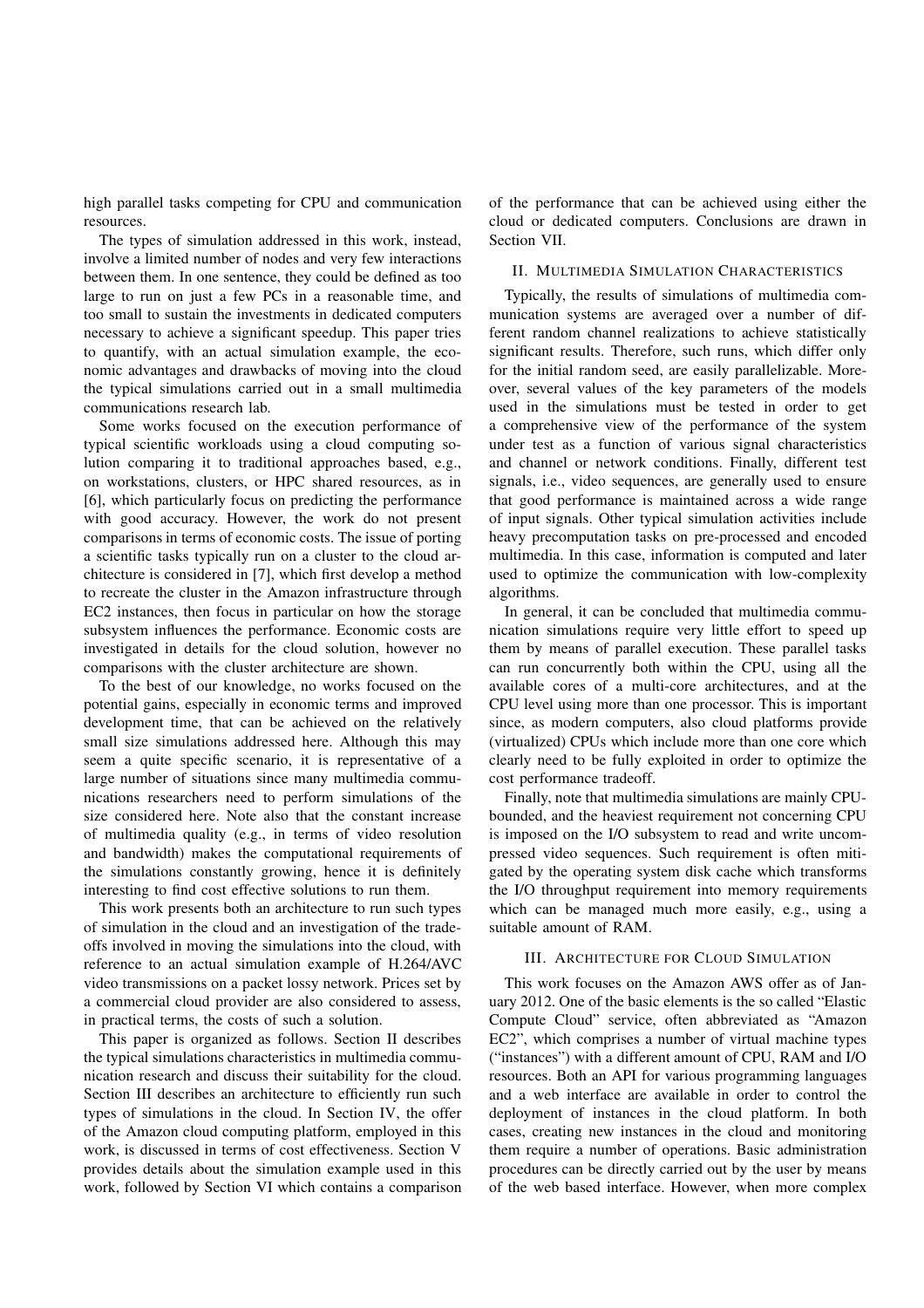Table I AVAILABLE EC2 INSTANCES, WITH FEATURES AND COSTS, IN THE EU REGION.

| Instance name  | Cores/instance | ECU/core | <b>Total ECU</b> | RAM (GB) | \$/h  | $$/$ (ECU·h) |
|----------------|----------------|----------|------------------|----------|-------|--------------|
| micro          | up to $2$      |          | up to $2$        | 0.613    | 0.025 |              |
| std small      |                |          |                  |          | 0.095 | 0.095        |
| std large      |                |          |                  | 7.5      | 0.38  | 0.095        |
| std xlarge     |                |          |                  | 15       | 0.76  | 0.095        |
| hi-cpu medium  | 2.5            | ◠        |                  | 1.7      | 0.19  | 0.038        |
| hi-cpu xlarge  | 2.5            | 8        | 20               |          | 0.76  | 0.038        |
| hi-mem xlarge  | 3.25           | ◠        | 6.5              | 17.1     | 0.57  | 0.088        |
| hi-mem dxlarge | 3.25           |          | 13               | 34.2     | 1.14  | 0.088        |
| hi-mem gxlarge | 3.25           |          | 26               | 68.4     | 2.28  | 0.088        |



Figure 1. General architecture to run multimedia communication simulations in the cloud.

configurations are needed, e.g., setting up several instances at the same time to quickly run a simulation, it is strongly preferable to have a client program which quickly handles the operations by means of the API, launching the requested part of simulation on the right instance and eliminating the probability of human errors.

Therefore, a simple software has been written specifically for this aim in order to create and terminate instances, to run the requested simulations, to monitor the execution status and to collect the results. This architecture is shown in Figure 1. For the purpose of saving the results, data are temporarily stored in the S3 storage system provided by Amazon, then they are later downloaded to the user's PC. The software acts as the controller of the simulation, it runs on a controller PC, typically the researcher's own computer, and it can periodically check the status of the simulation or collect the results at the end by means of specific options. Moreover, note that before running the simulations, a virtual machine image, named AMI by Amazon, must be prepared with all the tools needed to perform the simulation and a script that can run a given set of simulations on the basis of the content of a given input file. The AMI is

then instantiated multiple times to run different parts of the simulation set. During this phase the video sequences can also be included into the AMI, since sequences used in multimedia experiments are generally four or five, which are enough to represent a number of typical characteristics of multimedia signals. The Amazon fee is very low, i.e., 0.15 \$ per GB stored for one month. Once the simulation is run, sequences will be held in the Amazon Elastic Block Storage (EBS) which is automatically connected with the virtual machine when it is instantiated.

The controller software can be configured to use various instances, in terms of number and types. However, deciding which are the most suitable ones, in terms of cost performance tradeoff, for the given simulation is not trivial and it will be the subject of the rest of this work.

## IV. AMAZON EC2 PERFORMANCE

The Amazon measure of computing power relies on the so called EC2 compute unit (ECU), defined as the equivalent to the CPU computing power of a 1.0-1.2 GHz 2007 Opteron or 2007 Xeon processor. The characteristics of the Amazon EC2 offer as of Jan. 2012 [8] are listed in Table I. Apart from the *micro* instance type, all the other instances can be grouped into three different families, namely *std*, *hicpu* and *hi-mem*. Within each family, the cost per hour per nominal ECU provided is the same. Therefore, from the economic point of view, within the same family, doubling the computing power requirement correspond to doubling the costs regardless of the number of instances actually employed.

The remainder of this section aims at investigating the actual computing performance and checking the correspondence with the declared CPU performance in terms of ECUs. First, the computing performance of the different instances has been tested by using a simple CPU-intensive program, i.e., decoding an H.264/AVC encoded video, which is a task very similar to the one that will be performed in our sample simulations. Each experiment is repeated 10 times. The resulting uncompressed video file is written into RAM, so that the storage system performance does not influence the measurements.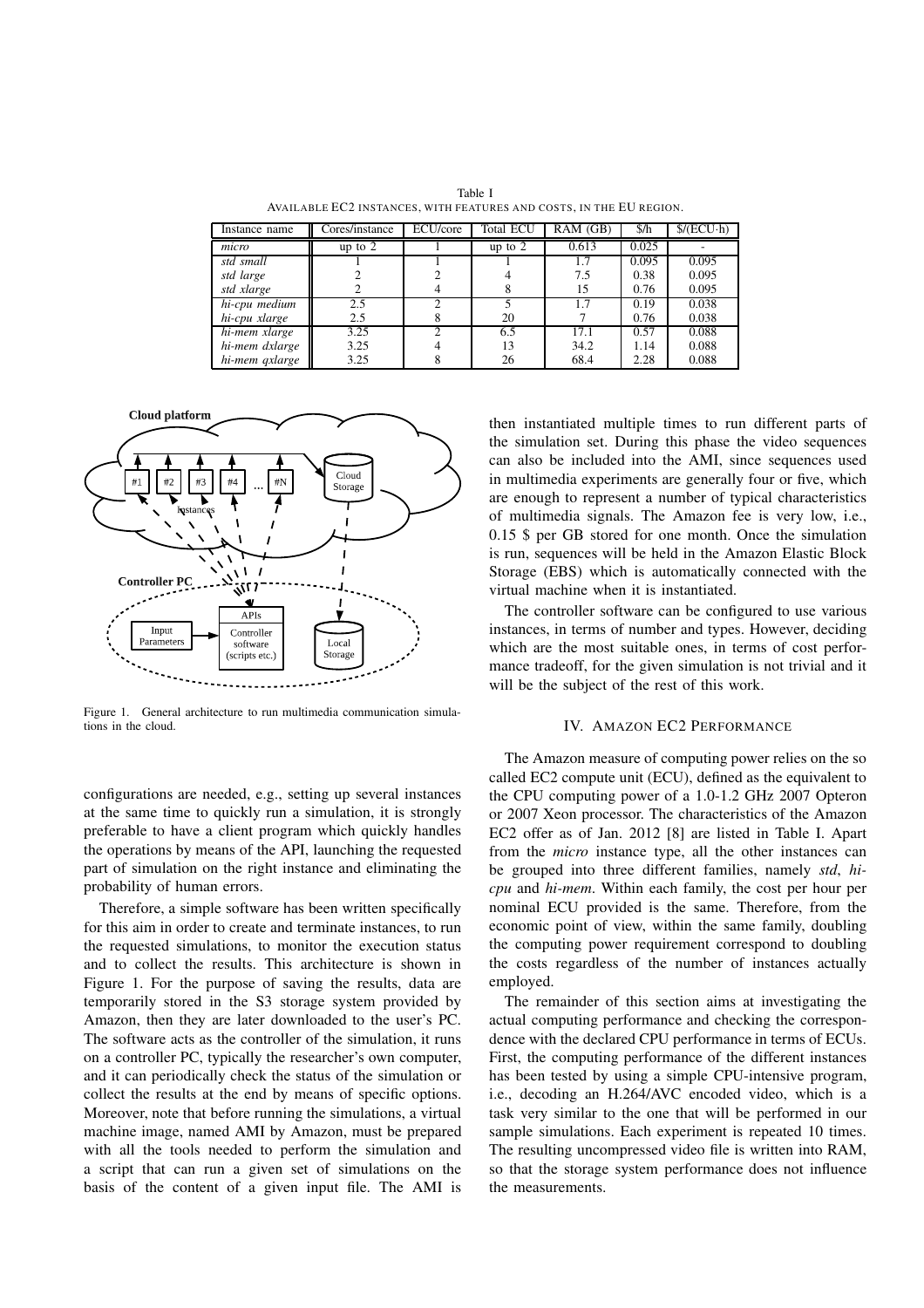Table II CPU TIME AND RELATIVE PERFORMANCE OF VARIOUS EC2 INSTANCE TYPES, USING ONLY ONE CORE. VALUES REFER TO THE H.264/AVC DECODING TASK. THE *std small* IS ASSUMED TO PROVIDE 1 ECU AS DECLARED.

|               | Nominal   |            | Measured         |
|---------------|-----------|------------|------------------|
| Name          | ECU/core  | Time $(s)$ | $ECU$ (1 core)   |
| std small     |           | 130.1      | $1.00$ (assumed) |
| std large     |           | 85.4       | 1.52             |
| std xlarge    |           | 67.2       | 1.94             |
| hi-cpu medium | 2.5       | 57.6       | 2.26             |
| hi-cpu xlarge | 2.5       | 61.9       | 2.10             |
| micro         | up to $2$ | 356.1      | 0.37             |



Figure 2. Computing power (normalized by the number of used cores) of different instances measured by means of the H.264/AVC decoding task (dark grey bar refer to the use of one core only, light grey bar refers to running as many tasks in parallel as the number of cores available in the tested instance).

Table II shows the results. Assuming that the *std small* instance provides exactly 1 ECU as declared, the effective ECU of the other instances (when only one core is used, i.e., no task parallelization is employed) is inversely proportional to the time required to complete the operation. Since the nominal value for *std small* is exactly one, the values of the last column in Table II can be directly compared with the nominal ECU/core of each instance.

Note that the nominal value of the *micro* instance is not an absolute value but an upper bound. Amazon, in fact, declares that the instance is not suitable for a continuous load, since it is designed for instances which are mostly idle but sometimes have to deal with short bursts of loads, as in the case of, e.g., web servers which are rarely accessed. Trying to load the *micro* instance with continuous computing operations for more than few seconds results in a strong slow-down for several tens of seconds. Therefore, the value shown in the table is the average of several cycles in which the instance runs at either full or strongly reduced speed. Since this instance is not aimed at heavy computing load, it will not be considered in the rest of this work.



Figure 3. Cost of each instance, normalized by the provided ECUs and number of cores. "Actual" refers to the use of the measured ECUs instead of the nominal ones.

Many instances also provide multi-core CPUs, therefore more than one process can run in parallel on the same instance. The previous H.264/AVC decoding experiment has been repeated by running more than one process at a time on the same instance, up to the number of cores available in that instance.

Figure 2 shows the actual computing power as measured with the H.264/AVC decoding tasks. The light grey bar refers to running as many tasks in parallel as the number of cores available in the tested instance. Values show that the *std xlarge* and *hi-cpu medium* instances offer performance quite close to the ones declared by Amazon. The *std large* instance provides almost the same computing performance per core when using one or both cores. On the contrary, the *hi-cpu xlarge* instance particularly suffers from increasing the number of parallel tasks up to the number of available cores. In the latter case, the performance is nearly halved.

Thus, it is possible to compute a cost value, for each instance, for each unit of *actual* computing power, as shown in Figure 3. From this point of view, the most convenient instance is the *hi-cpu medium* one. Therefore, for the same cost, it is better to use four *hi-cpu medium* instances rather than one *hi-cpu xlarge* instance, which is however advertised by Amazon as having four times the computing performance of the former — and proportionally priced.

Note that the H.264/AVC decoding task does not pretend to be an exhaustive benchmark of the computing performance of the instance but it is employed here in order to give at least a rough indication of how suitable each type of instance is for the purpose of running the typical software needed to evaluate the quality needed by multimedia communication simulations. However, it must be noted that this test only measures the CPU performance while video communication simulations also include some,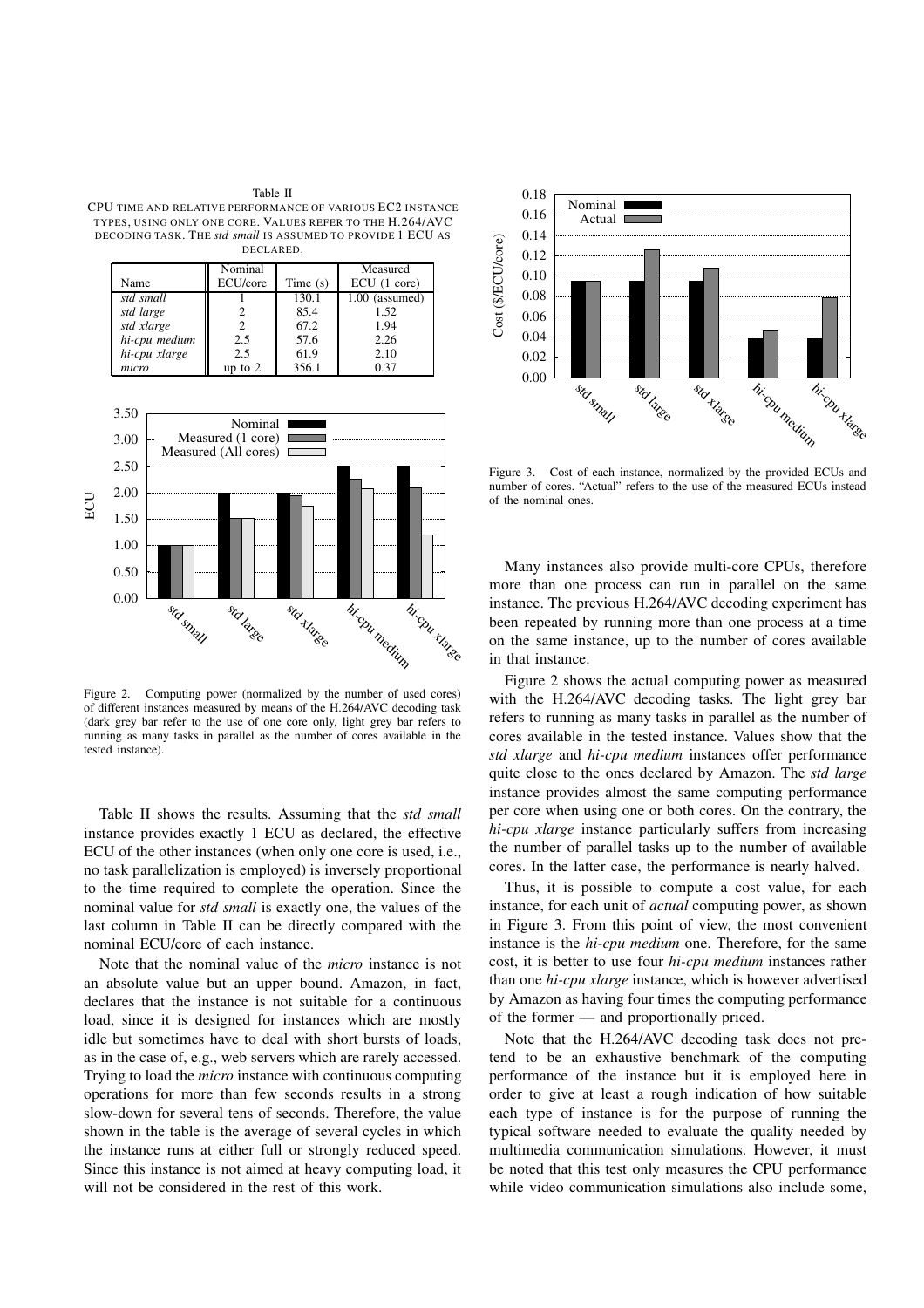

Figure 4. Steps of the video communication simulation. The most complex task is highlighted by a dashed box.

although moderate, I/O activity.

## V. SIMULATION SETUP

A typical set of video communication simulations has been considered in order to investigate the cost-performance tradeoffs involved in moving such tasks into the cloud. The simulation scenario consists in a compressed H.264/AVC [9] video stream which is transmitted in an IEEE 802.11 wireless network [10] where the packet loss probability depends on the characteristics of the physical channel and packet size. The experiments are repeated for several values of bandwidth, packet sizes, channel SNR, and using different standard test video sequences. Moreover, for each condition (formed by the combination of the previous parameters) the random channel has been simulated many times (50 in our tests) to compute statistically significant results.

Figure 4 shows the steps of the video communication simulation. The most complex task of these simulations is to decode the corrupted video bitstream so that a quality measure can be computed with respect to the original uncompressed error-free video sequence.

Here we consider a typical set of simulations which includes 5 different values for three different parameter, e.g., SNR, packet size and bitrate, 50 channel realizations and 4 video sequences of 300 frames each at CIF resolution  $(352\times288$  pixels). The time required to run such a simulation *without parallelization* on a computer with an Intel i5 M560 processor at 2.67 GHz and 4 GB RAM is 144,708 s, i.e., about 40 hours, nearly two days. About the same time is needed by a more expensive computer based on an Intel i7 2630QM processor at 2.00 GHz with 8 GB RAM, which needs 144,030 s (again without parallelization.)

However, note that for larger resolutions, that are increasingly used also in wireless networks, the duration can be even higher. Indeed, video decoding time is proportional to the number of pixels in the frame.

Clearly, if the simulation set needs to be run several times, as it is the case every time improvements of the optimization algorithm need to be tested, the speed of the development process could be significantly affected, hence speeding up the simulations while limiting costs is definitely interesting.

## VI. RESULTS

Every set of simulation experiments requires a certain amount of computations to be performed. To determine this value, we executed a small set of the simulation experiments involving ten loss traces both on the *std small* instance and on the Intel i5 computer. Times are, respectively, 187.60 s and 57.88 s, hence assuming that the *std small* provides 1 ECU for this particular type of task, the i5 processor provides a computing power equal to 3.24 ECU. Thus, the workload required by the whole set of simulation experiments, which is composed by 25,000 loss traces, can be expressed as 130.28 ECU·h, where ECU times hours is a measure of computing "energy" similarly to the case of measuring the amount of energy provided by the electric power grid using KWh.

If a given owned computer is used to run these experiments, the simulation speed is limited by the maximum computing power of all the available cores in the processor, as it is the instantaneous amount of electrical power that can be drawn by the grid given, e.g., the cable infrastructure to which the user is connected.

A cloud computing infrastructure, instead, allows to freely trade off computing power for execution time, while keeping the cost constant. As a consequence, simulation experiments can be speeded up as needed. This is indeed the case of the Amazon infrastructure when considering instances belonging to the same family. In fact, Table I shows that the cost of per unit of computing "energy" (ECU·h) is constant within the family. Clearly this scenario implies that simulations can be run as a number of parallel processes high enough to keep all the computers fully loaded. This is indeed quite reasonable since the analysis of the requirements of this type of simulations described in Section II shows that the tasks are highly parallelizable.

In order to provide some quantitative results with the sample simulation set previously described, we assume that the cost of the computer based on the *i5* processor mentioned before, which contains two cores that can perform computations independently, is about 1,000 \$, while the system based on the *i7* processor has been recently bought for about 2,600 \$. Note however that the analysis provided in this work is still reasonable even if those figures vary but the order of magnitude remains the same. It is indeed very difficult to assign economic values to hardware since its cost depends on many factors and quickly changes depending on the technological advances.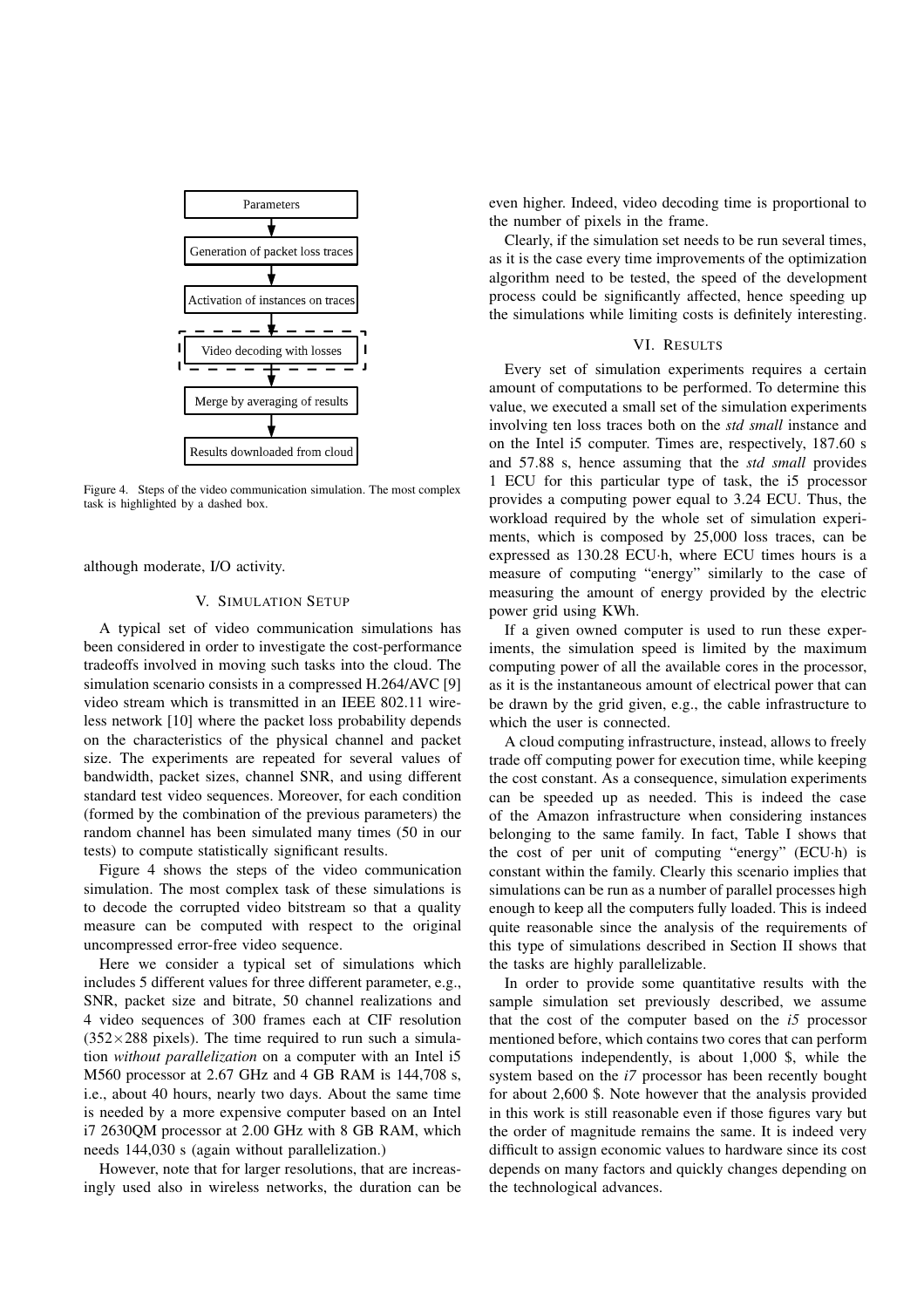Instance type *std small std large std xlarge hi-cpu medium hi-cpu xlarge* # instances s h \$ s h \$ s h \$ s h \$ s h \$ 1 469005 | 131 | 12.45 || 117251 | 33 | 12.54 || 58626 | 17 | 12.92 || 93801 | 27 | 5.13 || 23450 | 7 | 5.32 2 || 234503 | 66 | 12.54 || 58626 | 17 | 12.92 || 29313 | 9 | 13.68 || 46901 | 14 | 5.32 || 11725 | 4 | 6.08 3 156335 44 12.54 39084 11 12.54 39542 6 13.68 31267 9 5.13 7817 3 6.84 4 || 117251 | 33 | 12.54 || 29313 | 9 | 13.68 || 14656 | 5 | 15.20 || 23450 | 7 | 5.32 || 5863 | 2 | 6.08 5 **93801** 27 12.83 23450 7 13.30 1725 4 15.20 18760 6 5.70  $\,$  4690 2 7.60 6 || 78168 | 22 | 12.54 || 19542 | 6 | 13.68 || 9771 | 3 | 13.68 || 15634 | 5 | 5.70 || 3908 | 2 | 9.12 7 **67001** 19 12.64 16750 5 13.30 8375 3 15.96 13400 4 5.32 3350 1 5.32 8 **1** 58626 17 12.92 14656 5 15.20 7328 3 18.24 11725 4 6.08 2931 1 6.08 9 **1** 52112 15 12.83 13028 4 13.68 6514 2 13.68 10422 3 5.13 2606 1 6.84 10  $\parallel$  46901 | 14 | 13.30 || 11725 | 4 | 15.20 || 5863 | 2 | 15.20 || 9380 | 3 | 5.70 || 2345 | 1 | 7.60 11 42637 12 12.54 10659 3 12.54 5330 2 16.72 8527 3 6.27 2132 1 8.36 12  $\parallel$  39084 | 11 | 12.54 | 9771 | 3 | 13.68 | 4885 | 2 | 18.24 || 7817 | 3 | 6.84 || 1954 | 1 | 9.12 13  $\parallel$  36077 | 11 | 13.59 || 9019 | 3 | 14.82 || 4510 | 2 | 19.76 || 7215 | 3 | 7.41 || 1804 | 1 | 9.88 14 **15.32 16.43** 1675 10 13.30 8375 3 15.96 4188 2 21.28 6700 2 5.32 1675 1 1675 15  $\parallel$  31267  $\parallel$  9  $\parallel$  12.83  $\parallel$  7817  $\parallel$  3  $\parallel$  17.10  $\parallel$  3908  $\parallel$  2  $\parallel$  22.80  $\parallel$  6253  $\parallel$  2  $\parallel$  5.70  $\parallel$  1563  $\parallel$  1  $\parallel$  11.40 16 29313 9 13.68 7328 3 18.24 3664 2 24.32 5863 2 6.08 1466 1 12.16

Table III THEORETIC TRADEOFF BETWEEN DURATION AND COST TO RUN THE SIMULATION DESCRIBED IN THIS PAPER. COLUMN "S" REFERS TO THE NUMBER OF SECONDS FOR EACH INSTANCE, "H" TO THE NUMBER OF HOURS FOR EACH INSTANCE (ROUNDED UP TO THE NEAREST INTEGER), \$ TO THE TOTAL COSTS OF RUNNING ALL INSTANCES (THEIR NUMBER IS SHOWN IN THE FIRST COLUMN) FOR THE GIVEN NUMBER OF HOURS "H".

Given the definition of the ECU (the amount of computation that can be performed by the *std small* instance) the computing power of the considered i5-based computer system is about 5.85 ECU when taking advantage of the two cores and the hyper-threading feature of each one of them, running 4 task in parallel. In case only two tasks ran in parallel, the total computing power of the considered i5 based computer system would be 5.56 ECU. For the i7 based computer system, the maximum computing power is 13.99 ECU, achieved by loading all the four cores with two tasks each. Thus the whole set of simulation experiments would require 80,111 s, i.e., more than 22 hours, on the i5 computer, while 33,522 s (more than 9 hours) on the i7 computer. These duration values are fixed and cannot vary without changing the type of the computer system, which would obviously affect its cost.

On the contrary, if tasks are performed into the cloud, their cost is fixed, determined by the instance type used to run the simulations, while the time needed to obtain the results varies depending on how much the tasks can be parallelized, i.e., the number of instances employed to run the simulation. In the previous example, using the cheapest *hi-cpu* family of instances, the cost of running the simulation, according to the nominal ECU values provided by Amazon, would be 4.95 \$. Again, note that this cost is independent of the amount of instances used to run the simulations.

For completeness, it should be noted that the time overhead needed to activate and terminate instances is not included. In our experiments this time has always been negligible, less than one minute. However, it has been noted that in some unfortunate cases the time needed to acquire some instances can be up to two minutes [1].

Moreover, Amazon puts an economic incentive to avoid that the user activates and terminates instances too often.

This is achieved by computing the cost of each instance in integer hours, i.e., fractional hours are rounded up to the nearest integer. Therefore, it is not convenient to keep instances active but idle, since the actual cost per hour that must be considered in our simulation costs increases. This also highlights the need of a software for automatic management of the instances in the cloud, so that all of them can start at the same time, with all the data required for the simulation automatically assigned to them, and terminated as soon as their tasks end to avoid having to pay for idle instances.

### *A. Theoretical Performance*

The duration and cost of a simulation given the number of used instances can be computed as follows. The total simulation time is derived by the simulation workload expressed in ECU·h by dividing it by the total ECU power provided of each instance and by the number of instances activated in parallel. Such value is reported, in seconds, in Table III as the columns marked with "s". To compute the corresponding cost the simulation time, which is also the time each instance is active, needs to be rounded up to the nearest integer hour. Then that value is multiplied by the unitary cost of the instance and by the number of instances to obtain the total cost. Those values are reported in Table III as the "h" and "\$" columns, respectively.

Note that the cost of the simulation is approximately constant since, as already stated, the same workload can be performed by more or less instances, running for less or more time. Without the Amazon policy about partial hours, it would be exactly the same, but such a policy creates small variations if the number of instances changes. Such variations are especially noticeable when the total duration of the simulation, i.e., the time each instance is active, approximates one hour. If the number of instances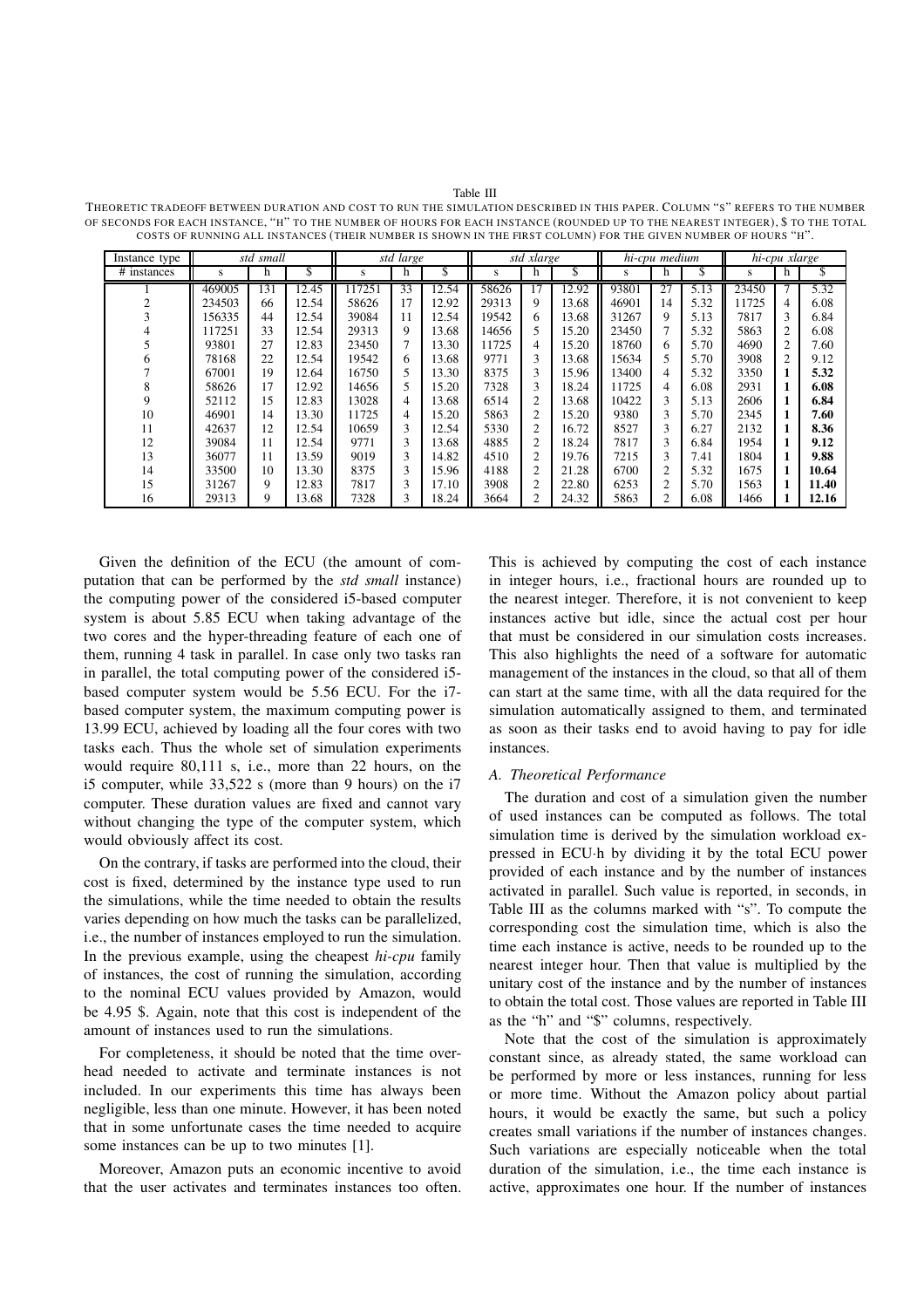

Figure 5. Performance cost tradeoff for various instances to run the whole simulation described in this work. The arrow indicates the point corresponding to the lowest cost, which implies using *hi-cpu medium* instances.

is high, in fact, instances may be underutilized because they are not exploited for all the time they are paid for, and since their number is high the cost of such instances proportionally increases the simulation cost. See, e.g., the price increase for the *std xlarge* instance type when the duration, rounded up, is two hours. Moreover, if the duration of the simulation is less than one hour, this is particularly evident. For instance, the simulation cost for the *hi-cpu xlarge* type of instances, highlighted in bold in Table III, shows a cost which monotonically increases, being, in this condition, inversely proportional to the duration of the simulation.

Note that the previous analysis does not take into account the cost of disk I/O transactions of the instances in the Amazon cloud platform, which are charged separately from instance activation costs. However, in all our experiments, these costs have always been negligible compared to the cost of the instances. Moreover, Amazon charges only for actual disk transactions, therefore the operating system disk cache contributes to greatly mitigate this issue.

## *B. Actual Performance*

The previous results are based on the nominal ECU values provided by Amazon for each instance. Experiments with the Amazon instances are needed in order to assess actual running times of the simulation tasks on each type of instance. These experiments also allow to identify which is the best instance type, in terms of the cost performance tradeoff, to run our simulation. Given a new type of simulation, this test should be the preliminary step so that the cloud services are then exploited with the maximum efficiency.

Figure 5 shows the actual costs and total duration that could be achieved using the Amazon cloud infrastructure to run the simulations described in this work. For each instance, we run many tasks in parallel as the number of available cores in that instance. Every point in the graph is representative of a different tradeoff between cost and time, and corresponds to a certain number of instances. The data clearly shows that the best performance is achieved by using the *hi-cpu medium* instance type (the lowest point starting from the left, highlighted by the arrow in the graph). Since the task is computationally heavy with few disk accesses, instances belonging to the *hi-cpu* family are better suited for this simulation, as expected. Moreover, the better performance of the *hi-cpu medium* instances compared to the *hi-cpu xlarge* may be explained by the lower number of virtual cores in each instance. This condition seems to provide better performance in the EC2 infrastructure.

Figure 5 also shows that the actual behavior in practical cases can be quite different from the expected one derived from the nominal computing power values of the instances. This is particularly true when a high number of cores is involved. Hence it is clear that in order to exploit the cloud platform in the most cost-effective way a few preliminary experiments must be run in order to determine the instance type which is better suited for the particular simulations to run.

Note also that Figure 5 do not include the single point corresponding to run the simulation on a dedicated computer, since time and price would be 80,111 s and 1,000 \$ for the i5 computer, and 33,522 s and 2,600 \$ for the i7 computer. At the most convenient simulation price in the cloud (the point